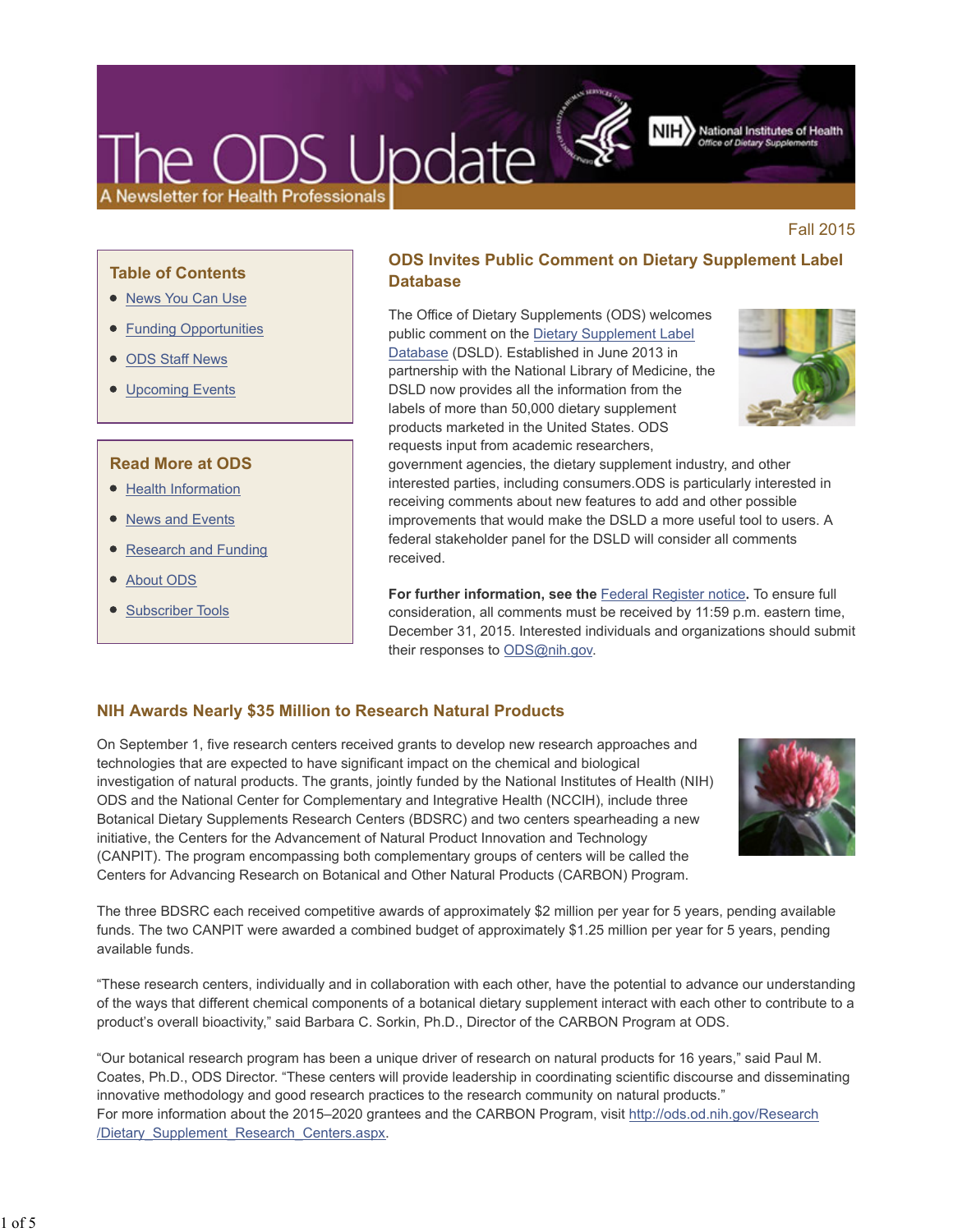## **New ODS Initiatives**

## **Iron Status of Pregnant Women and Infants: Research Needs for Screening and Supplementation Strategies in the United States**

NIH has a role in helping to close the research gaps identified by the U.S. Preventive Services Task Force (USPSTF). Recently, the USPSTF determined that there was insufficient evidence to clarify the benefits and harms associated with screening pregnant women and infants (age 6–24 months) for iron deficiency as well as routine iron supplementation for pregnant women. ODS' Scientific Consultant (contractor) Christine L. Taylor, Ph.D., will lead the project in collaboration with outside experts as well as representatives from interested government groups. The goal is to hold a workshop that will overview the current understandings and issues, and in turn identify the specific research needs related to screening and supplementation. Pending approval, the 1½-day workshop will include a range of experts as presenters and panelists, and will take place on the NIH main campus July 11–12, 2016.

#### **John A. Milner Fellowship Program**

The John A. Milner Fellowship Program—a new joint activity of the U.S. Department of Agriculture Beltsville Human Nutrition Research Center (BHNRC) and ODS—creates opportunities for earlycareer nutrition scientists to strengthen their skills through 2 years of postdoctoral research, supplemented by training programs, peer-networking, and field-learning experiences. The fellows will work in world-class laboratories at the BHNRC in close collaboration with scientists at ODS to improve and expand their research skills and learn about the translation of nutrition science into nutrition policy.

The first Milner Fellow, Haiqiu (Jason) Huang, Ph.D., began work in February 2015. Dr. Huang received his Ph.D. in nutrition and food science from the University of Maryland–College Park in 2014. His current research focuses on the effect of diet on the gut microbiome and its impact on human health—specifically on the role that small RNAs and phytochemicals in plants may play in the regulation of the human gut microbiome. The Milner Fellowship Program is inspired by the life and work of Dr. John A. Milner, who, until his untimely death in 2013, was the Director of the BHNRC. Dr. Milner devoted his career to expanding knowledge about the mechanisms of action and the health effects of bioactive components of foods while in academia, at NIH, and most recently at the BHNRC. A second fellowship will be awarded in the beginning of 2016.

## **News You Can Use**

## **Vitamin D Meeting Summary Now Available**

A summary of the presentations and discussions at the ODS conference, "Vitamin D: Moving Toward Evidence-Based Decision Making in Primary Care," (December 2â€"3, 2014) can be found on the ODS website on the conference webpage.

## **ODS Fact Sheets**

New ODS Dietary Supplement Fact Sheets are now available on these topics:

- **Weight Loss:** Fact Sheet for Consumers, in English and Spanish
- **Riboflavin (Vitamin B2):** Fact Sheets for Health Professionals and for Consumers, in English and Spanish
- **Vitamin K:** Fact Sheets for Health Professionals and for Consumers, in English and Spanish.





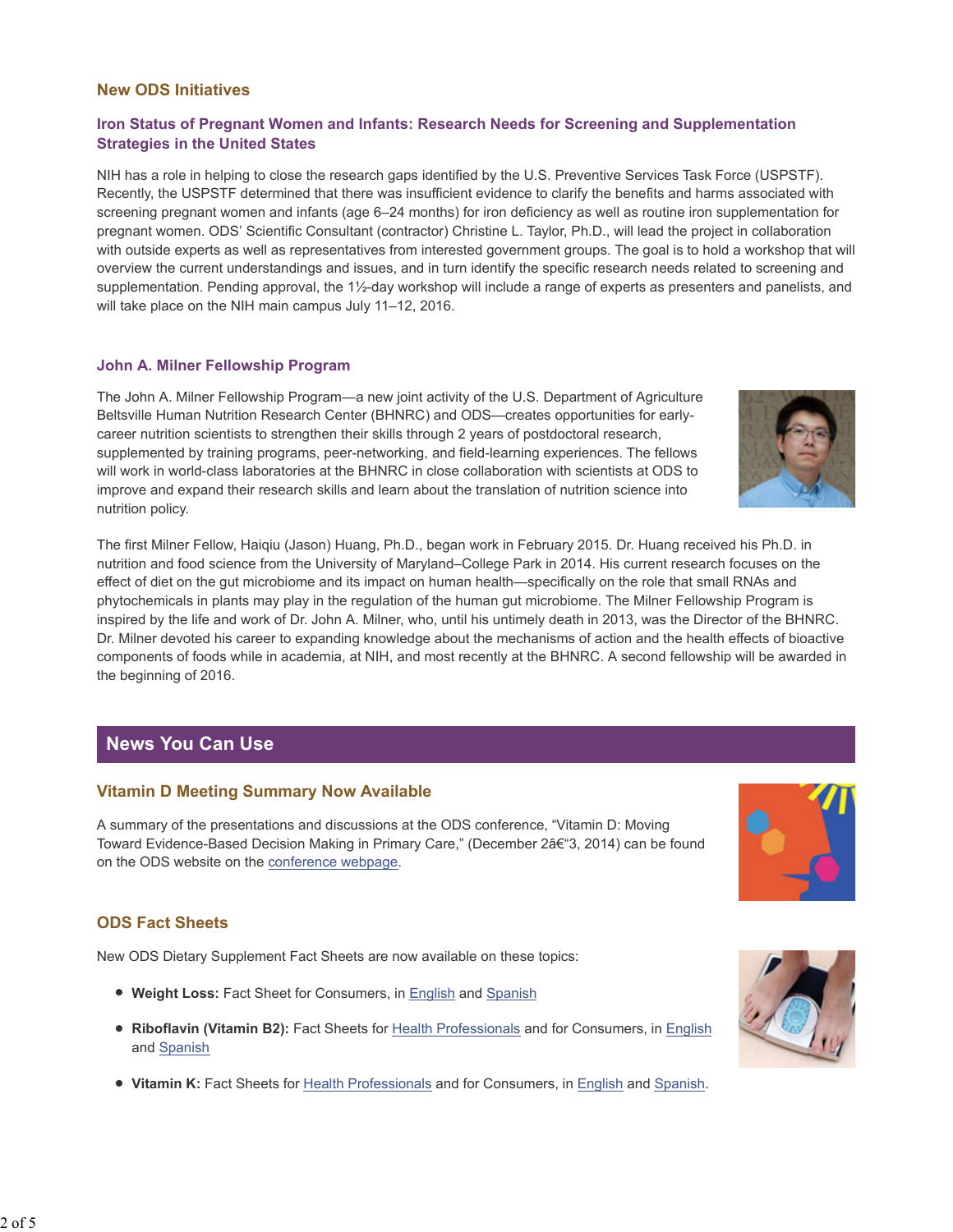# **Funding Opportunities**

Administrative Supplements for Iodine Nutrition Studies: http://grants.nih.gov/grants/guide/notice-files/NOT-OD-15-138.html

## **ODS Staff News**

**Christopher T. Sempos, Ph.D.,** a Nutritional Epidemiologist who joined ODS in 2008 as Program Director for the ODS Population Studies Program, retired in July 2015 after more than 27 years of federal government service. Dr. Sempos is now a part-time consultant with ODS, continuing to serve as Coordinator of the Vitamin D Standardization Program (VDSP). VDSP is an international collaborative effort to standardize the laboratory measurement of vitamin D status. To learn more about Dr. Sempos, see his bio on the ODS website.





**Regan L. Bailey, Ph.D., R.D.,** Nutritional Epidemiologist at ODS since 2009, has left the federal workforce to join the faculty of the Department of Foods and Nutrition at Purdue University as an Associate Professor. She continues her work with ODS as a part-time consultant, including serving as Coordinator of the 2016 Mary Frances Picciano Dietary Supplement Research Practicum scheduled for June 7–10, pending approval.

**Luisa Rios-Avila, Ph.D.,** joined ODS in August 2015 as a Nutrition Scientist (contractor). Dr. Rios-Avila is developing fact sheets to provide health care professionals and consumers with information about the use of dietary supplements in the therapy of primary mitochondrial disorders (PMD). In related work, she will be assisting with the development of a road map to study nutritional interventions in PMD. Dr. Rios-Avila received her Ph.D. in nutritional sciences from the University of Florida, Food Science and Human Nutrition Department. She is passionate about nutrition and recognizes the value of translating science for the general public to make a positive impact on people's health.





## **ODS Staff Honored**

**Cindy D. Davis, Ph.D.,** Director of Grants and Extramural Activities, and **Richard A. Bailen, M.B.A., M.H.A.,** Senior Program Analyst, received individual Honor Awards from the Office of the Director (OD) at NIH on October 22. Dr. Davis was honored for developing ODS collaborations with intramural scientists through the ODS Intramural Research Scholars Program and the NIH Benchto-Bedside Program. Mr. Bailen was honored for developing the Conference Forecast Tracking System to monitor conference travel requests across the OD.

## **Recent ODS Staff Publications**

ODS staff members have published papers that address key issues in dietary supplement and related research. Three are found below. For a complete list, see the ODS website: Staff Publications.

- Sarafin K, Durazo-Arvizu R, Tian L, Phinney KW, Tai S, Camara JE, **Merkel J,** Green E, **Sempos CT,** Brooks SP. Standardizing 25-hydroxyvitamin D values from the Canadian Health Measures Survey. Am J Clin Nutr. 2015 Nov;102:1044–1050.
- **Bailey RL,** Looker AC, Lu Z, Fan R, Eicher-Miller HA, Fakhouri TH, Gahche JJ, Weaver CM, Mills JL. B-vitamin status and bone mineral density and risk of lumbar osteoporosis in older females in the United States. Am J Clin Nutr. 2015 Sep;102:687–694.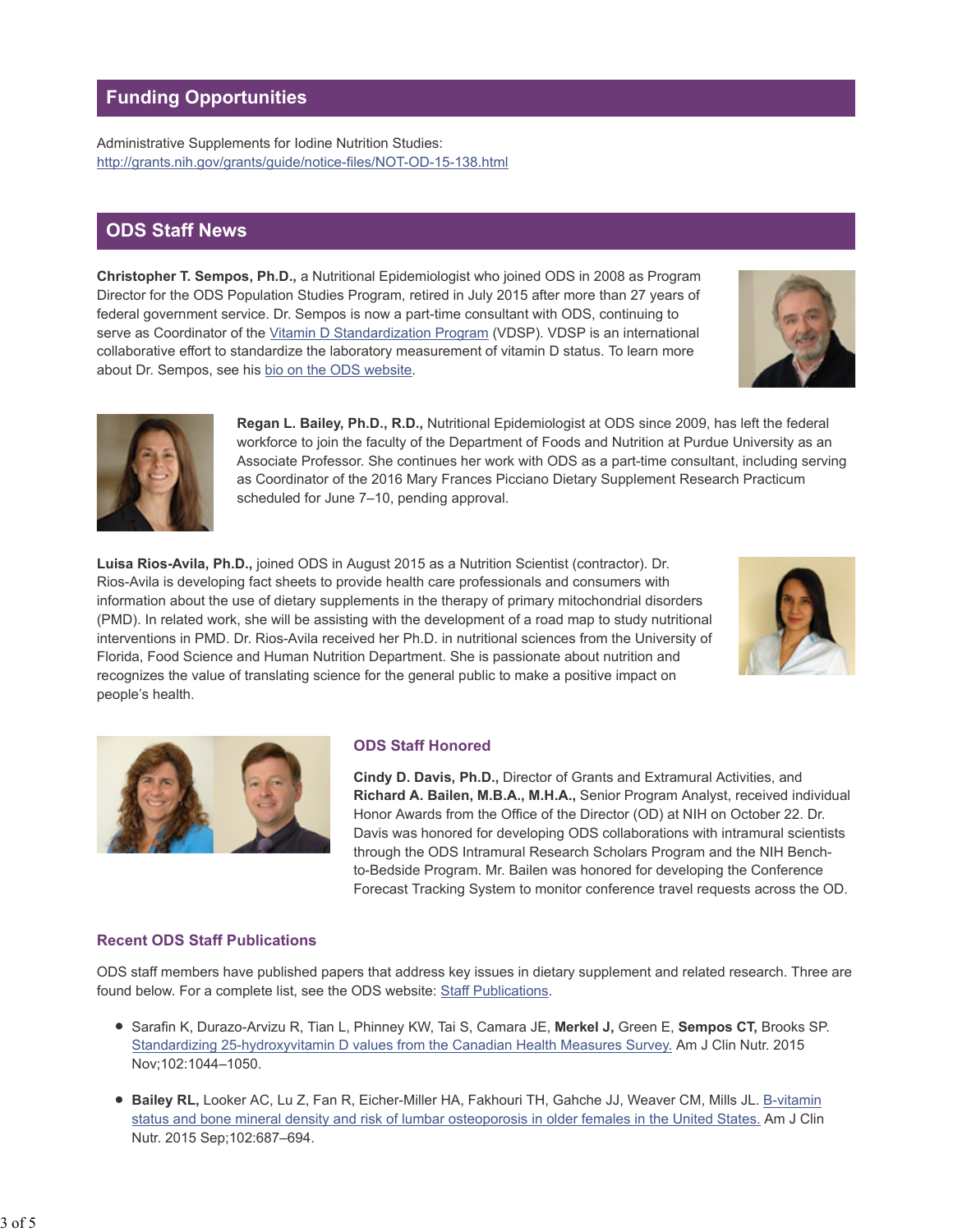**Taylor CL, Bailey RL, Carriquiry AL. Use of folate-based and other fortification scenarios illustrates different shifts** for tails of the distribution of serum 25-hydroxyvitamin D concentrations. J Nutr. 2015 Jul;145:1623–1629.

## **Recent ODS Staff Presentations**

For a complete list, see the ODS website: Staff Presentations.

- United Natural Products Alliance Dietary supplement Analytical Summit November 5, 2015, Salt Lake City, UT **Joseph M. Betz, Ph.D.,** gave a presentation titled *A Review of Organizations and Programs Setting Standards, Creating Reference Materials and Methods for Dietary Supplements.*
- 8th Shanghai International Conference on Traditional Chinese Medicine and Natural Medicine October 22, 2015, Shanghai, PRC **Joseph M. Betz, Ph.D.,** gave an invited Keynote lecture titled *Certified Reference Materials for Natural Products.*
- USDA Human Nutrition Research Center Seminar Series September 15, 2015, Beltsville, MD **Cindy D. Davis, Ph.D.,** gave a presentation titled *Diet, Supplements, and the Microbiome: Past, Present, and Future.*
- American Society for Pharmacognosy 2015 Annual Meeting July 25, 2015, Copper Mountain, CO **Barbara C.Sorkin** gave a talk titled *NIH Grantsmanship and NIH Office of Dietary Supplements Research Support,* and **Joseph M. Betz** presented two posters.
- Japan Vitamin Society June 6, 2015, Nara, Japan **Paul M. Coates, Ph.D.,** gave a presentation titled *Challenges and Resources in Dietary Supplement Research*.

## **ODS Media Appearances**

**Paul M. Coates, Ph.D.,** appeared in a 1-hour documentary on dietary supplements titled *The Curious Case of Vitamins and Me* on the Canadian Broadcasting Corporation's documentary series *The Nature of Things,* which aired on October 22 in Canada. Dr. Coates also was quoted in a *CQ Researcher* in-depth report on dietary supplements on October 30 and in the November 9 issue of *Prevention* magazine in an article titled *5 Things Omega-3s Can Do for Your Health, and 3 They Can't.*

**Paul R. Thomas, Ed.D., RDN,** was quoted in an article in *Grandparents.com* titled *5 Everyday Supplements That Can Hurt Your Health*, July 30, and in *The Washington Post* in an article titled *Fish Oil Pills: A 1.2 Billion Industry Built, So Far, on Empty Promises,* published on July 8.

**Carol J. Haggans, M.S., R.D.,** was quoted in an article titled *Important Nutrition Tips for Endurance Athletes* in the *Denver Post*, June 12.

# **Upcoming Events**

#### **Twitter Chat on Vitamins and Other Dietary Supplements**

#### **December 8, 1 p.m., Eastern Time**

NCCIH and ODS will host a Twitter chat on vitamins and other dietary supplements with ABC News' Dr. Richard Besser serving as moderator, using #abcDrBchat. Dr. Besser will address the topic of dietary supplements by focusing on what they are, what the research shows, and whether they are safe. ODS Director Dr. Paul Coates and Scientific Consultant Dr. Paul Thomas will be spokespersons from ODS. NCCIH spokespersons will include Director Dr. Josephine Briggs; Dr. John Williamson, Branch Chief, Division of Extramural Research; and Dr. Craig Hopp, Program Director, Division of Extramural Research.